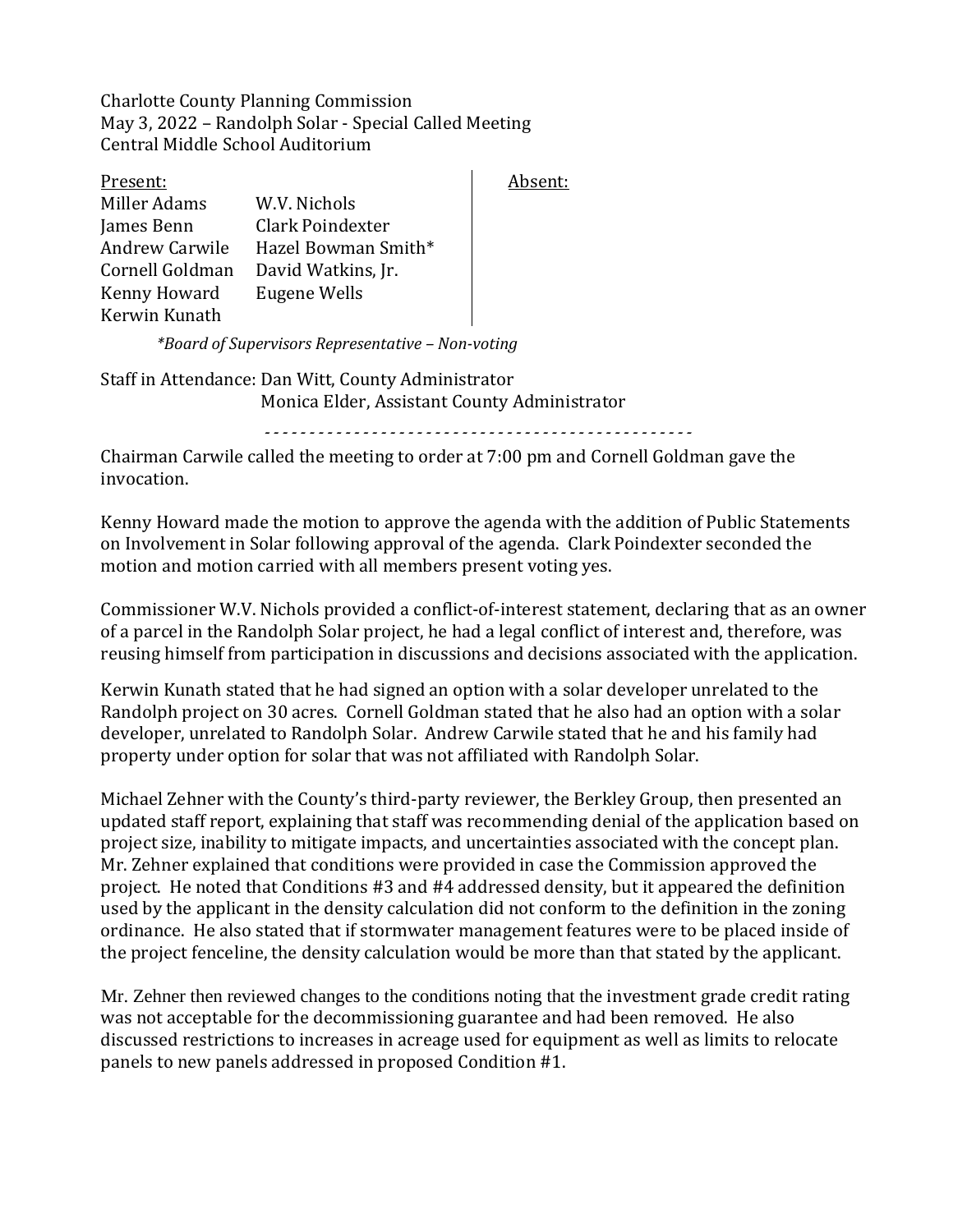James Benn inquired about the Berkley Group's process. Mr. Zehner explained their review of the application, collection of staff feedback, and focus on best practices and mitigation of impacts.

Commissioners then discussed road impacts from construction traffic as well as use of existing entrances and development of new entrances for the project.

Hazel Bowman Smith stated that the South-Central Virginia Business Alliance (SCVBA), an organization formed by SolUnesco in February 2022 connect local businesses with solar developers and provides members information needed to submit proposals to solar developers. She stated that SCVBA was probably a good thing, but it did provide members preferred business opportunities and therefore, Commissioners in SCVBA should not vote on projects associated with SolUnesco. She also noted that Apex was a partner of SolUnesco and anyone with an agreement with Apex should also not be allowed to vote on SolUnesco's projects.

Cornell Goldman stated that he was a member of SCVBA but had resigned his position on their Board one week prior to the meeting out of concerns over public perception. Kerwin Kunath stated that he was a member of SCVBA and did not see that it would benefit him as an owner of a wedding venue.

Following the Chairman's explanation of the May 13th deadline to provide a recommendation, both Eugene Wells and Miller Adams spoke. Chairman Carwile called upon Miller Adams and Commissioner Adams made the motion to recommend denial of the Randolph Solar approval in accordance with staff's recommendation, Option 1:

I move to recommend to the Board of Supervisors that Randolph Virginia Solar, LLC's Conditional Use Permit for a proposed 800-megawatt solar energy generation facility, as presented, be denied; among other concerns, the Planning Commission finds the following:

- 1. While the use is authorized in the district with a conditional use permit, the proposed use exceeds the maximum density allowed under Section 10-23-6 of the County's Zoning Ordinance; an increase of density is not warranted, and will result in negative impacts to the surrounding area and the welfare of the public;
- 2. The proposed project is not an appropriate use, principally due to the size and scale, which negatively impacts traditional agricultural and forestry land uses, and natural, cultural, and historic resources;
- 3. The proposed use negatively impacts surrounding properties due to its size and scale, issues that cannot be sufficiently mitigated;
- 4. The proposed use is incompatible with other existing, planned, or proposed uses (such as agricultural and forestry activities), and would be detrimental to the public welfare; and
- 5. The proposed project is not definitive, with application contents noting development rights beyond what is reflected in submitted plan, therefore making true project impacts unknown.

The Chairman then called upon Eugene Wells and Commissioner Wells explained that his intent was to make the motion to recommend approval of the Randolph Solar application in accordance with Option 2 in the staff report.